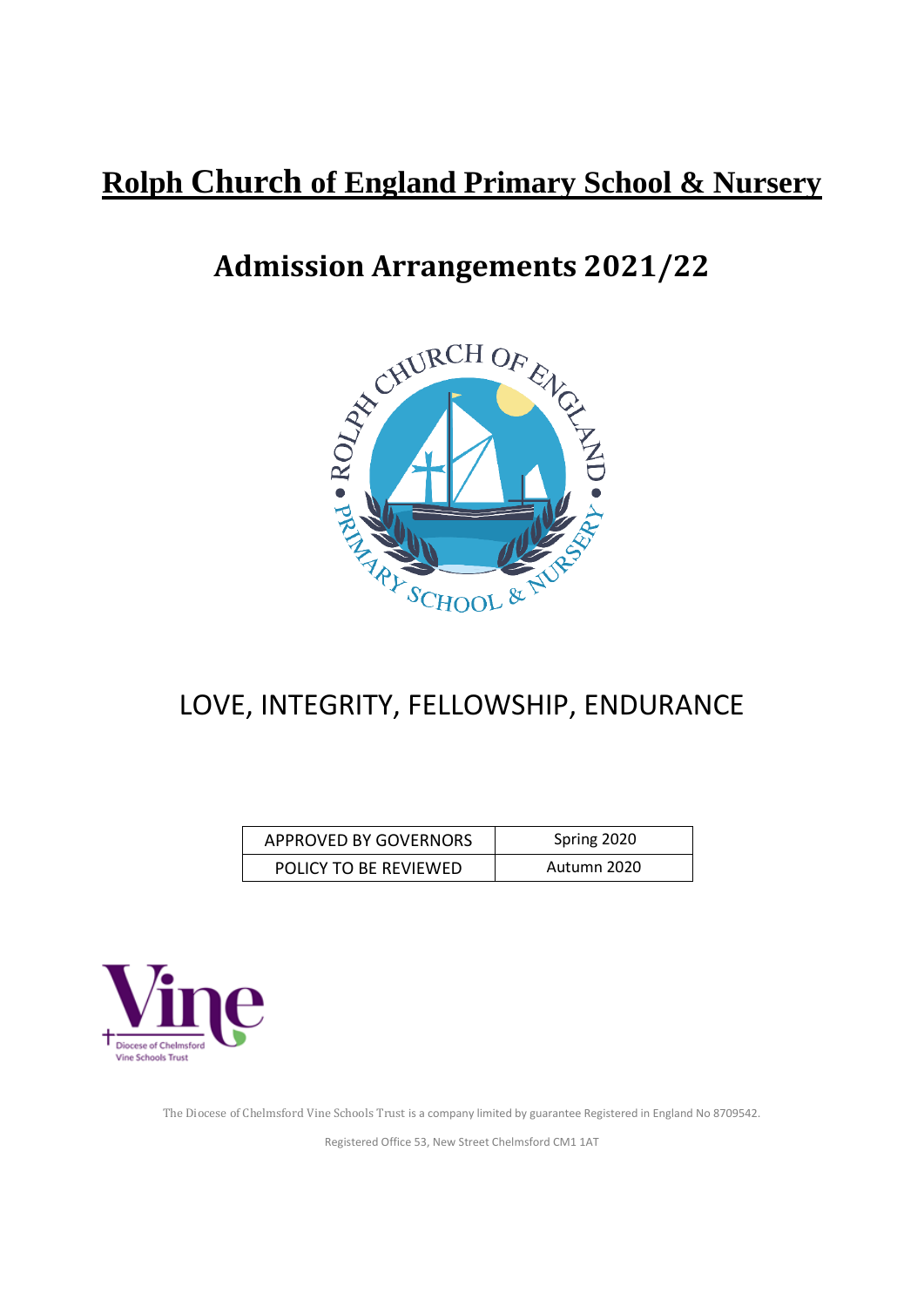

**Rolph Church of England Primary School & Nursery**

Mission Statement

*'We are a nurturing Christian family where everyone aspires to achieve their own unique potential'*

# **ADMISSION ARRANGEMENTS 2021/22 Introduction**

- Rolph C of E Primary School and Nursery is, an academy, member of the Diocese of Chelmsford Vine Schools Trust.
- The Trustees of the Diocese of Chelmsford Vine Schools Trust are the admissions authority. The responsibility for administering the admission of pupils has been delegated in its entirety to the Local Governing Body of Rolph C of E Primary School and Nursery.
- Subject to the availability of places it is the policy of the Local Governing Body to admit children of parents who wish their children to be educated within this school. The Local Governing Body welcome all applications for admission to the School.
- The information given below is correct for the school year shown, but it could be altered for future years. We advise you to check with the school that no changes have occurred.

# **Co-ordinating Applications**

Rolph C of E Primary School and Nursery is responsible for co-ordinating mid-year applications for places in the school and a Mid-Year Application Form will be required to be completed. The Mid-Year Application Form is available on the school website or from the school office. More information can be found in 'The Primary Education in Essex - guide to starting primary education' or the 'Schools Admission Policy Directory for North - East Essex' which are available on the Local Authority's website or can be requested.

# **Starting School - Reception Admissions**

The closing date for The Common Application Forms for September Reception Admissions to be received by the Local Authority will be as published in their Admissions Booklet for that year. Also contained in that booklet will be information for parents on how to complete their application form 'on line', dates for notification to parents of admissions decisions and the closing dates for accepting places or lodging appeals. In case of any doubt on these dates, please contact the Local Authority or Rolph C of E Primary School and Nursery directly.

When there are more applications than there are places available, the Governors will apply the oversubscription criteria stated in this policy. In order that the criteria can be applied effectively and fairly, a Supplementary Information Form must be completed to support an application. This can be obtained from the school or downloaded from the school website and should be returned to the school.

For September Reception intake, applications must be made online at www.essex.gov.uk and the Supplementary Information Form must be returned to Rolph C of E Primary School and Nursery by the published closing date for applications (see Admissions Booklet).

The normal admission time is September into the Reception class. Children are admitted, at the start of the autumn term, in the academic year in which they are 5.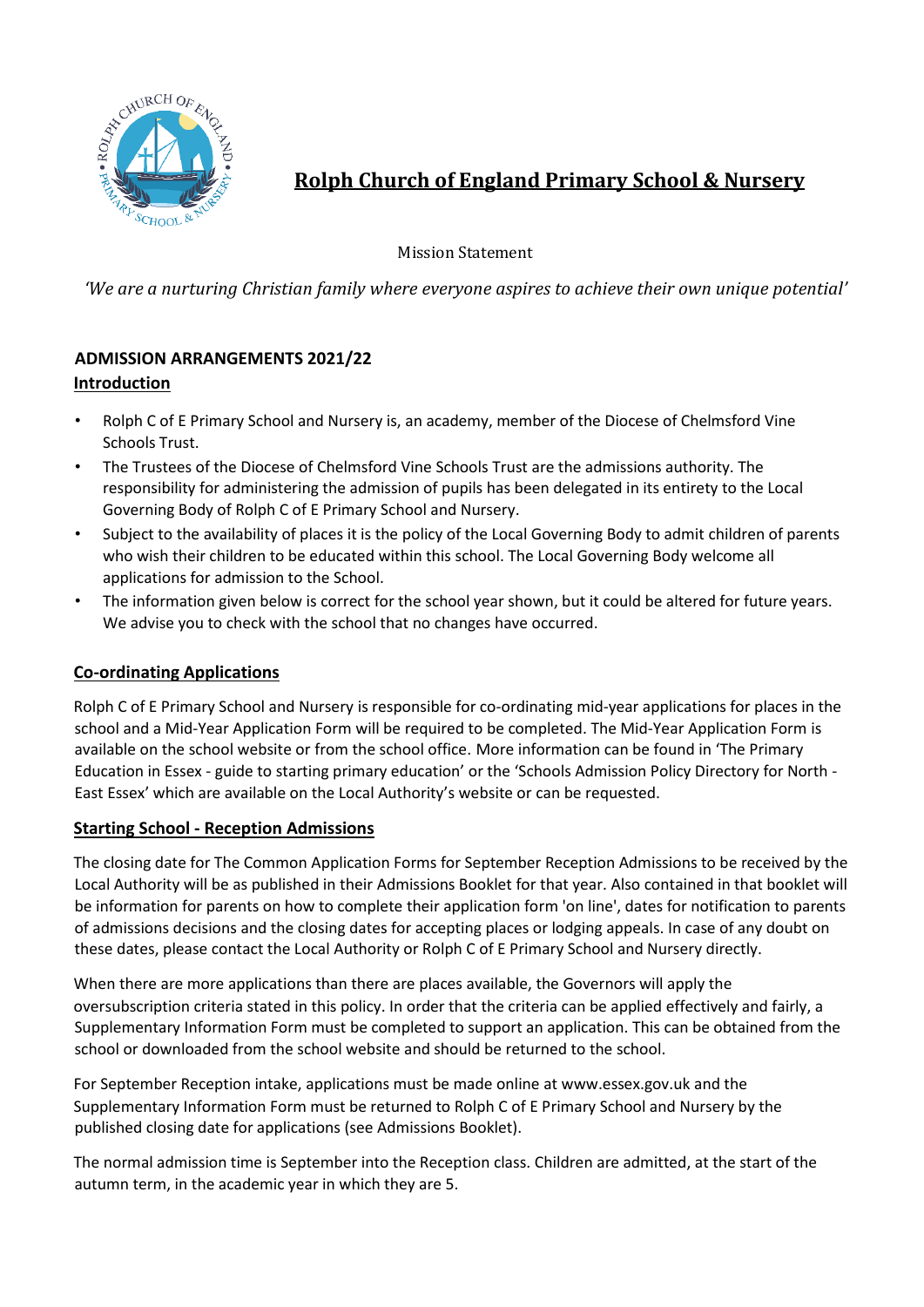The school's policy is that children born on and between 1st September 2016 and 31st August 2017 would normally commence primary school in Reception in the academic year beginning in September 2021.

As required by law, Rolph C of E Primary School and Nursery provides for the full-time admission of all children offered a place in the Reception year group from the September following their fourth birthday. Therefore, if a parent wants a full-time place for their child from September (at the school of which a place has been offered) then they are entitled to that full-time place.

Parents can request that the date their child is admitted to school is deferred until later in the school year or until the child reaches compulsory school age in the school year. The law does not require a child to start school until the term following their fifth birthday. Compulsory school age is reached at that point.

Where entry is deferred, the school will hold the place for that child and not offer it to another child. The parent would not however be able to defer entry beyond the beginning of the term after the child's fifth birthday, nor beyond the academic year for which the original application was accepted.

Parents can also request that their child attends part-time until the child reaches compulsory school age. Any parent interested in taking up a part-time place initially should contact the school for further details as to what this would entail.

Parents of summer born children may request that their child delays starting Reception until the following academic year. Supporting evidence should be provide and the school will consider the request with the support of the relevant professionals. Correspondence will be co-ordinated by the Local Authority.

### **Oversubscription / Waiting List**

The Local Governing Body will admit up to the Published Admission Number (PAN) of **30** (KS1) and **32** (KS2).

Where the Local Governing Body is unable to offer a place because the Published Admissions Number for the year group applied for has been reached, the child's name will be automatically placed on the waiting list for that year group.

Pupils will be placed on the Waiting List in strict order according to the oversubscription criteria in this Admissions Policy.

Parents are required to notify the school immediately if there are changes of family circumstances which may affect their position on the waiting list e.g. moving house.

Applicants will be required to respond to an offer of a place within 14 days.

If parents wish their child to remain on the Waiting List, they must contact the school within 10 school days at the beginning of each term i.e. September, January and April.

In the event of a space becoming available the parents at the top of the list will be notified and offered the place. If the place is declined then the next person on the list will be contacted until such time as the space is filled. The waiting list will be compiled in accordance with the oversubscription criteria as detailed within this document. If parents wish to be considered under criteria 1, 2, 3, 4, 5, 6, 7 or 8, then they will need to complete a Supplementary Information Form, which can be obtained from the school, and should be returned directly to the school. The Supplementary Information Form ensures that the oversubscription criteria can be effectively and fairly applied.

**Please note that children who are the subject of a direction by the Local Authority to admit or who are allocated a place in accordance with a Fair Access protocol must take preference over those on the waiting list.**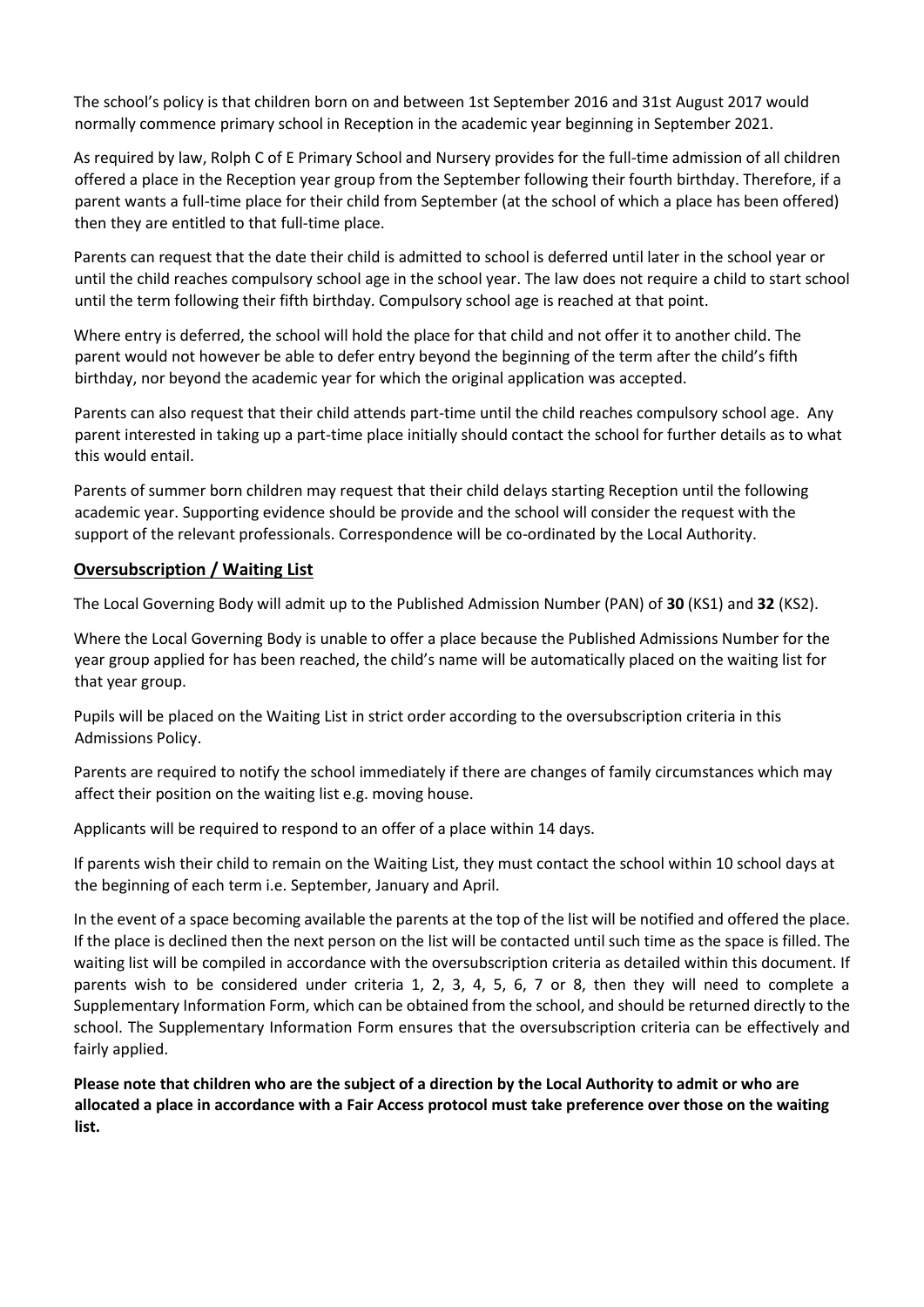#### **Oversubscription Criteria**

### **When allocating places within Rolph C of E Primary School and Nursery, Thorpe-le-Soken, the Governors will give consideration to the following, in order of priority:**

- 1. Looked after children and previously looked after children (as defined in the Primary Education in Essex booklet)
- 2. Children who on the date of application will have a sibling on the roll of the school. Sibling means a full, step, half, adopted or fostered brother or sister, but not cousin, who will be living permanently with them at the same address at the date of their entry to the school; the school may require proof of relationship.
- 3. A child whose place of residence<sup>2</sup> is within the boundary of the Anglican Parish of Thorpe-le-Soken and who are involved in the faith and worship of the Parish Church of St Michael's Thorpe-le-Soken on a regular basis<sup>3</sup>.
- 4. A child who attends Rolph C of E Primary School Nursery
- 5. A child whose place of residence<sup>1</sup> is within the boundary of the Anglican Parish of Thorpe-le-Soken.
- 6. A child, or child of parents who are involved in the faith and worship at St Michael's Thorpe-le-Soken Parish Church on a regular basis.<sup>2</sup>
- 7. A child, or child of parents, who are involved in the faith and worship of another Anglican Parish Church on a regular basis $2$
- 8. A child, or child of parents, who are involved in the faith and worship of another Christian denomination on a regular basis.<sup>2</sup>
- 9. Any other remaining applicant

 $\ddot{\phantom{a}}$ 

In the event of oversubscription priority will be determined by straight line distance from home to school, those living closest being given the highest priority. Straight line distances are calculated by the LA as described in the Primary Education in Essex booklet.

 $1$  A child's place of residence is defined as the main address of the parent(s) with whom the child spends the majority of time during the school week and who receives the Child Benefit for the child. Parent(s) may be asked to produce original documentary evidence of the place of residence dated within three months prior to the date of application (e.g. Council Tax, electricity, gas or water bills) with the Supplementary Information Form.

<sup>&</sup>lt;sup>2</sup> These applications must be accompanied by a completed Supplementary Information Form signed by a parish priest, minister or worship leader to verify the level of worship. Regular basis shall be interpreted as attending at least monthly and for a period of at least a year, prior to application.

*In the event that during the period specified for attendance at worship the church [or, in relation to those of other faiths, relevant place of worship] has been closed for public worship and has not provided alternative premises for that worship, the requirements of these [admissions] arrangements in relation to attendance will only apply to the period when the church [or in relation to those of other faiths, relevant place of worship] or alternative premises have been available for public worship*.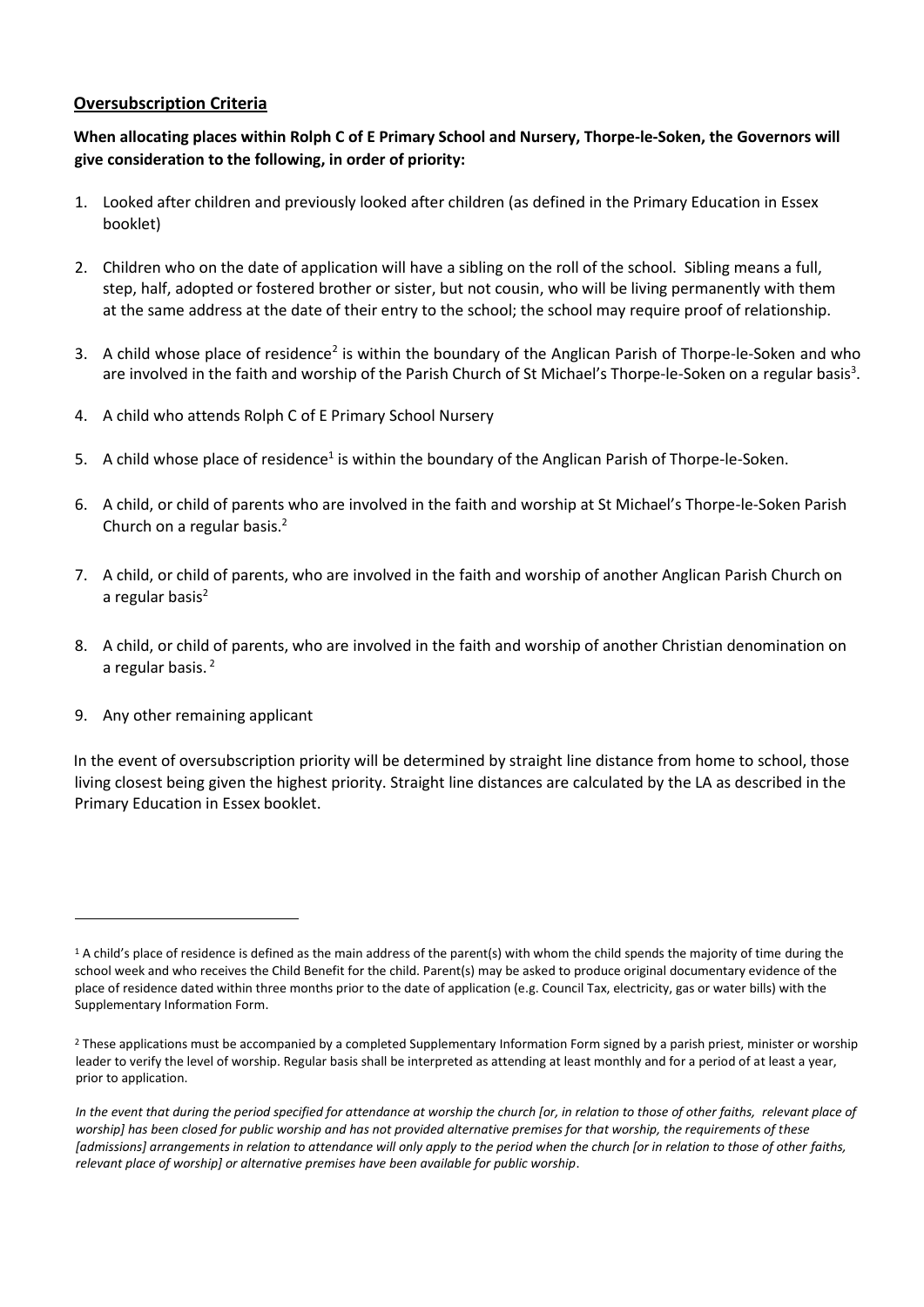# **Right of Appeal**

Should a child be refused admission, parents have the right to appeal against the decision.

Parents wishing to appeal should write to:

**Statutory Appeals Panel PO Box 11 Chelmsford Essex CM1 1LX**